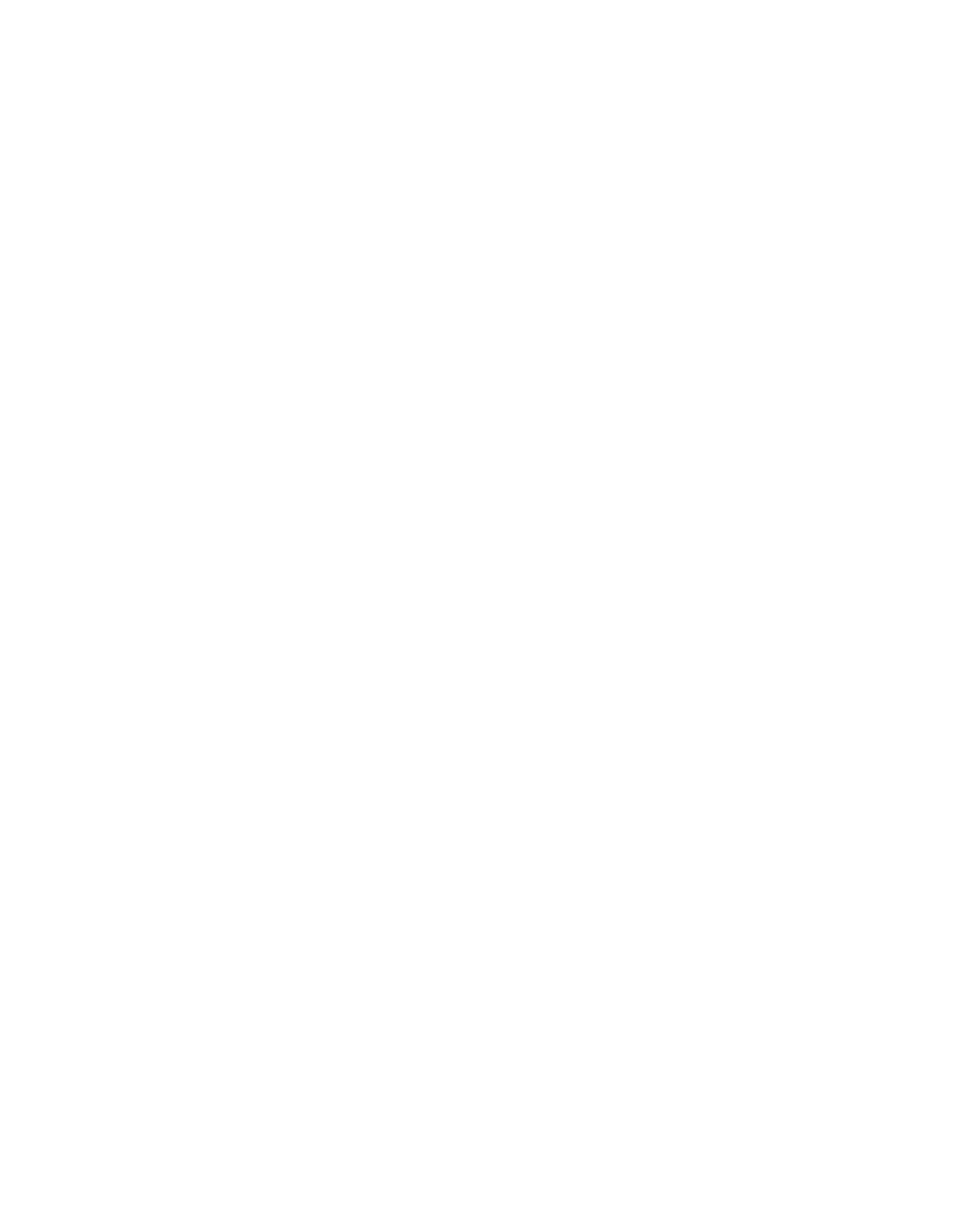## *OPENING CEREMONIES*

## CALL TO ORDER

### PLEDGE OF ALLEGIANCE

- 1. [Public Comments.](http://clark.legistar.com/gateway.aspx?m=l&id=/matter.aspx?key=9153)
- 2. [Approval of the Agenda After Considering Requests to Add, Hold, or Delete Items. \(For possible action\)](http://clark.legistar.com/gateway.aspx?m=l&id=/matter.aspx?key=9154)
- 3. [Approval of minutes. \(For possible action\)](http://clark.legistar.com/gateway.aspx?m=l&id=/matter.aspx?key=9155)

### **ROUTINE ACTION ITEMS (4 - 37):**

These items may be considered in one hearing and in one motion. Any person who does not agree with the recommendations by staff should request that the item be removed from this portion of the agenda to be heard separately when directed by the Planning Commission. Items 33 through 37 will be forwarded to the Board of County Commissioners' meeting for final action on 07/20/22 at 9:00 a.m., unless otherwise announced.

4. ET-22-400064 (WS-18-0613)-HERRERA ALICIA:

WAIVER OF DEVELOPMENT STANDARDS SECOND EXTENSION OF TIME to reduce the side [setback for a partially constructed room addition in conjunction with an existing single family residence](http://clark.legistar.com/gateway.aspx?m=l&id=/matter.aspx?key=9107)  on 0.5 acres in an R-E (Rural Estates Residential) Zone. Generally located on the east side of Firethorn Lane and 90 feet north of Buckboard Lane within Paradise. MN/hw/syp (For possible action)

5. ET-22-400065 (VS-20-0112)-PICERNE QUARTERHORSE, LLC:

[VACATE AND ABANDON FIRST EXTENSION OF TIME for easements of interest to Clark County](http://clark.legistar.com/gateway.aspx?m=l&id=/matter.aspx?key=9108)  located between Quarterhorse Lane and Roy Horn Way, and between Martin Avenue (alignment) and Sunset Road; and a portion of a right-of-way being Sunset Road located between Roy Horn Way and Quarterhorse Lane within Spring Valley (description on file). JJ/nr/syp (For possible action)

6. ET-22-400066 (UC-18-0124)-BILINSKI THOMAS: USE PERMIT SECOND EXTENSION OF TIME to allow a proposed accessory structure (garage) prior to the principal use (residence). WAIVER OF DEVELOPMENT STANDARDS to increase the height of an accessory structure (garage) on 0.8 acres in an R-T (Manufactured Home Residential) Zone. Generally located on the east side of Revere Street and the north side of Exchange Avenue within Goodsprings. JJ/hw/syp (For possible action)

7. ET-22-400068 (UC-20-0212)-RW BUFFALO, LLC:

USE PERMIT FIRST EXTENSION OF TIME for a recreational facility with accessory retail and snack bar use.

WAIVER OF DEVELOPMENT STANDARDS to reduce parking.

DESIGN REVIEW for a recreational facility in conjunction with an existing office/warehouse complex on 4.3 acres in an M-D (Designed Manufacturing) (AE-60) Zone in the CMA Design Overlay District. [Generally located on the west side of Buffalo Drive, 650 feet north of Warm Springs Road within Spring](http://clark.legistar.com/gateway.aspx?m=l&id=/matter.aspx?key=9110)  Valley. MN/nr/syp (For possible action)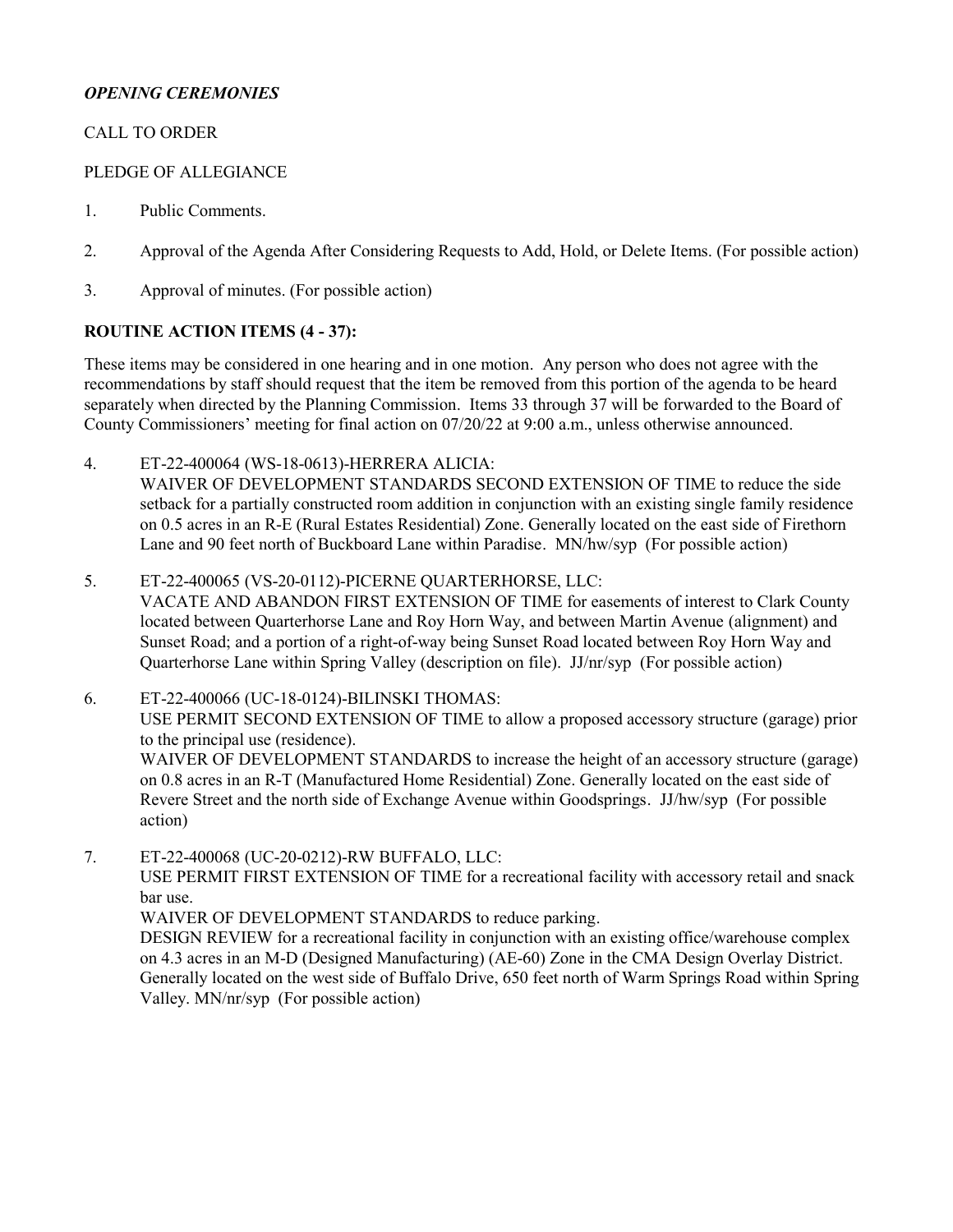8. UC-22-0161-JOHNSON FAMILY TRUST & JOHNSON ROBERT D & GAYELLYN TRS: USE PERMIT to allow an accessory structure not architecturally compatible with the principal structure. WAIVER OF DEVELOPMENT STANDARDS for setbacks in conjunction with a single family [residence on 0.5 acres in an R-E \(Rural Estates Residential\) Zone. Generally located on the north side of](http://clark.legistar.com/gateway.aspx?m=l&id=/matter.aspx?key=9111)  Linden Avenue and the south and east sides of Fogg Street within Sunrise Manor. TS/nr/syp (For possible action)

## 9. UC-22-0209-USA:

HOLDOVER USE PERMITS for the following: 1) public utility structures (a 69 kV overhead transmission line) with associated equipment; and 2) increased height for public utility structures. DESIGN REVIEW for proposed public utility structures (a 69 kV overhead transmission line) with [associated equipment in an R-U \(Rural Open Land\) Zone. Generally located on the east and west sides](http://clark.legistar.com/gateway.aspx?m=l&id=/matter.aspx?key=9152)  of Meadow Valley Road, 2,600 feet north of State Route 168 within Northeast County Planning Area. MK/rk/jo (For possible action)

### 10. UC-22-0225-USA:

USE PERMIT for a public facility. [DESIGN REVIEW for a public facility \(site improvements\) on a portion of 37.1 acres in an R-U \(Rural](http://clark.legistar.com/gateway.aspx?m=l&id=/matter.aspx?key=9112)  Open Land) Zone. Generally located on the northwest corner of Casino Drive and SR 163 within Laughlin. MN/sd/syp (For possible action)

11. UC-22-0247-INTERAGRO INC:

[USE PERMIT for a swap meet \(indoor\) on 2.2 acres in a C-1 \(Local Business\) Zone. Generally located](http://clark.legistar.com/gateway.aspx?m=l&id=/matter.aspx?key=9113)  on the south side of Charleston Boulevard and the west side of Sloan Lane within Sunrise Manor. TS/lm/syp (For possible action)

12. UC-22-0251-JENNIFER PARK, LLC:

USE PERMIT for a major training facility (volleyball training and practice). WAIVER OF DEVELOPMENT STANDARDS to reduce parking in conjunction with an existing [office/warehouse complex on 4.0 acres in an M-D \(Designed Manufacturing\) \(AE-60\) Zone. Generally](http://clark.legistar.com/gateway.aspx?m=l&id=/matter.aspx?key=9114)  located on the south side of Pamalyn Avenue, 600 feet east of Bermuda Road within Paradise. MN/jgh/syp (For possible action)

- 13. UC-22-0275-MALCOMB MATTHEW LIVING TRUST ET AL & MALCOMB MATTHEW C TRS: USE PERMIT to increase the area of an accessory apartment in conjunction with an existing single [family residence on 2.2 acres in an R-E \(Rural Estates Residential\) Zone. Generally located on the south](http://clark.legistar.com/gateway.aspx?m=l&id=/matter.aspx?key=9115)  side of Silverado Ranch Boulevard, 300 feet west of Schuster Street within Enterprise. JJ/jt/syp (For possible action)
- 14. UC-22-0276-SAHARA PALM PLAZA, LLC:

USE PERMIT for a tattoo shop in conjunction with an existing commercial complex on a 1.3 acre portion of a 3.8 acre complex in a C-1 (Local Business) Zone. Generally located on the south side of [Sahara Avenue and the east side of Miller Lane within Spring Valley. JJ/nr/syp \(For possible action\)](http://clark.legistar.com/gateway.aspx?m=l&id=/matter.aspx?key=9116)

# 15. UC-22-0278-1263 SILVERADO, LLC:

[USE PERMIT for on-premises consumption of alcohol in conjunction with a minor training facility in an](http://clark.legistar.com/gateway.aspx?m=l&id=/matter.aspx?key=9117)  existing shopping center on 3.1 acres in a C-2 (Commercial General) Zone. Generally located on the east side of Maryland Parkway, 1,000 feet south of Silverado Ranch Boulevard within Enterprise MN/nr/syp (For possible action)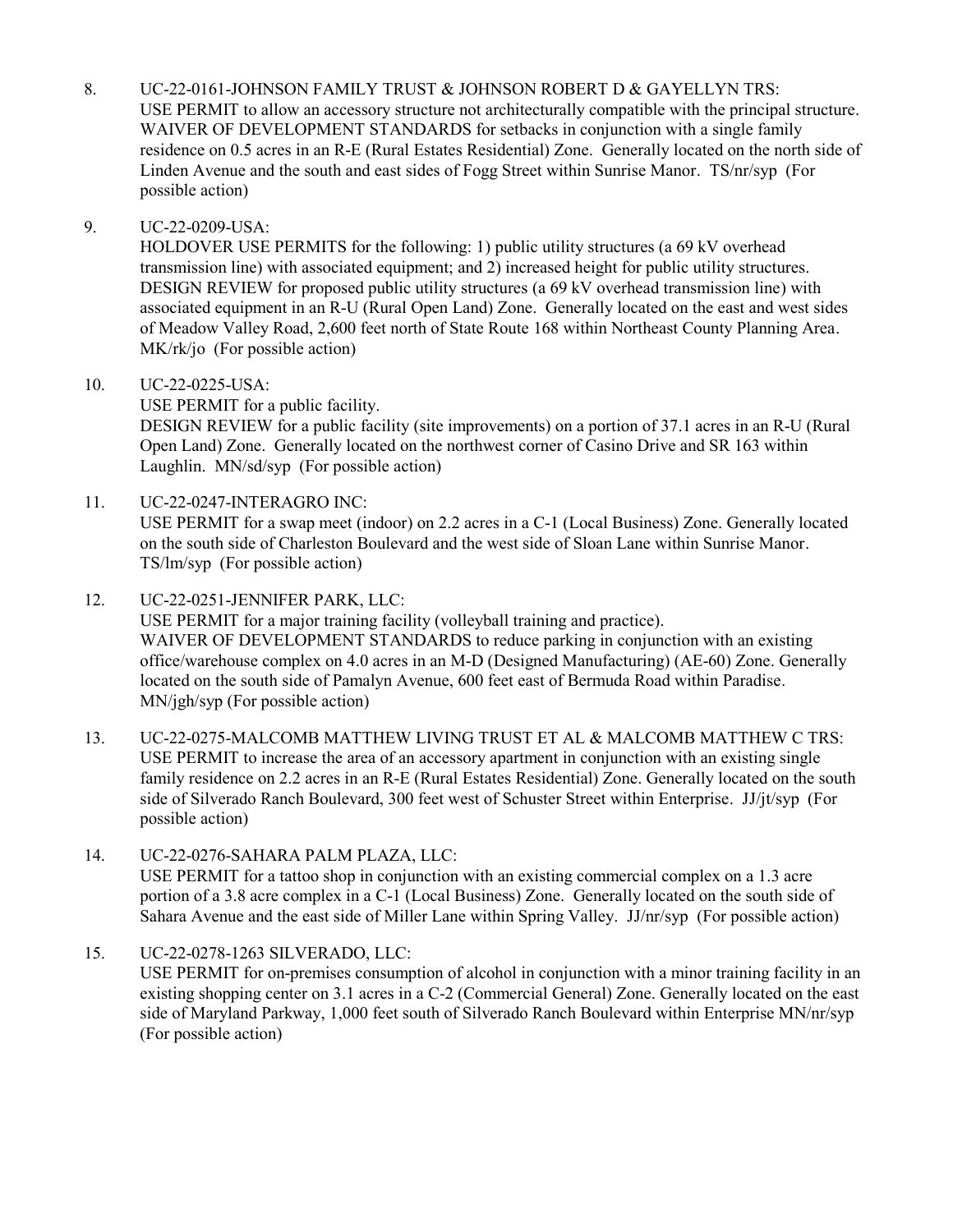16. UC-22-0279-4530 4560 4570 EASTERN, LLC:

USE PERMITS for the following: 1) personal services; 2) minor training facility; and 3) permanent [make-up in conjunction with an existing office park on 3.3 acres in a C-P \(Office & Professional\) Zone.](http://clark.legistar.com/gateway.aspx?m=l&id=/matter.aspx?key=9118)  Generally located 180 feet east of Eastern Avenue and 300 feet south of Harmon Avenue within Paradise. JG/nr/syp (For possible action)

- 17. UC-22-0287-YI JOE SIHONG SURVIVORS TRUST ETAL & YI JOE SIHONG TRS: USE PERMIT for a hookah lounge within an existing commercial center on 3.4 acres in a C-1 (Local [Business\) Zone. Generally located on the west side of Fort Apache Road and the south side of Patrick](http://clark.legistar.com/gateway.aspx?m=l&id=/matter.aspx?key=9119)  Lane within Spring Valley. JJ/nr/syp (For possible action)
- 18. UC-22-0290-CARL FAMILY TRUST & CARL ROBERT S TRS: USE PERMITS for the following: 1) increase the area of a proposed accessory structure; 2) allow accessory structures not architecturally compatible with the principal building; and 3) waive applicable design standards.

WAIVERS OF DEVELOPMENT STANDARDS for the following: 1) reduced setback; and 2) reduced separation between structures in conjunction with an existing single family residence on 1.0 acre in an [R-E \(Rural Estate Residential\) \(RNP-I\) Zone. Generally located on the west side of Belcastro Street and](http://clark.legistar.com/gateway.aspx?m=l&id=/matter.aspx?key=9120)  the north side of Torino Avenue within Enterprise. JJ/md/syp (For possible action)

- 19. VS-22-0203-TURNBULL, LLC: VACATE AND ABANDON easements of interest to Clark County located between Jones Boulevard [and Red Rock Street \(alignment\), and between Post Road and Sobb Avenue \(alignment\) within Spring](http://clark.legistar.com/gateway.aspx?m=l&id=/matter.aspx?key=9121)  Valley (description on file). MN/bb/jo (For possible action)
- 20. VS-22-0243-RAINBOW NORTH SPE OWNER, LLC: [VACATE AND ABANDON easements of interest to Clark County located between Badura Avenue and](http://clark.legistar.com/gateway.aspx?m=l&id=/matter.aspx?key=9122)  Arby Avenue and between Rainbow Boulevard and Redwood Street, and a portion of right-of-way being Arby Avenue, Badura Avenue, and a portion of Redwood Street located between Redwood Street and Badura Avenue within Enterprise (description on file). MN/nr/syp (For possible action)
- 21. VS-22-0256-LVBN PROPERTY, LLC: VACATE AND ABANDON easements of interest to Clark County located between Las Vegas [Boulevard North and Alexander Road, and between Puebla Street and Lamb Boulevard within Sunrise](http://clark.legistar.com/gateway.aspx?m=l&id=/matter.aspx?key=9123)  Manor (description on file). MK/rk/syp (For possible action)
- 22. VS-22-0265-AZURE CREST TRUST ETAL & MCKNIGHT PATRICK TRS: VACATE AND ABANDON easement of interest to Clark County located between Michelli Crest Way [and Ruffian Road, and between Regena Avenue and Azure Drive within Lone Mountain \(description on](http://clark.legistar.com/gateway.aspx?m=l&id=/matter.aspx?key=9124)  file). RM/jgh/syp (For possible action)
- 23. VS-22-0268-JEPSON JOHN S: [VACATE AND ABANDON easements of interest to Clark County located between Cougar Avenue and](http://clark.legistar.com/gateway.aspx?m=l&id=/matter.aspx?key=9125)  Ford Avenue, and between Polaris Avenue and Dean Martin Drive within Enterprise (description on file). JJ/md/syp (For possible action)
- 24. VS-22-0282-WATSON LIVING TRUST & WATSON RICKY VORDELL TRS: [VACATE AND ABANDON a portion of a right-of-way being Jill Street located between Warm Springs](http://clark.legistar.com/gateway.aspx?m=l&id=/matter.aspx?key=9126)  Road and State Route 168 within the Northeast County (description on file). MK/jt/jo (For possible action)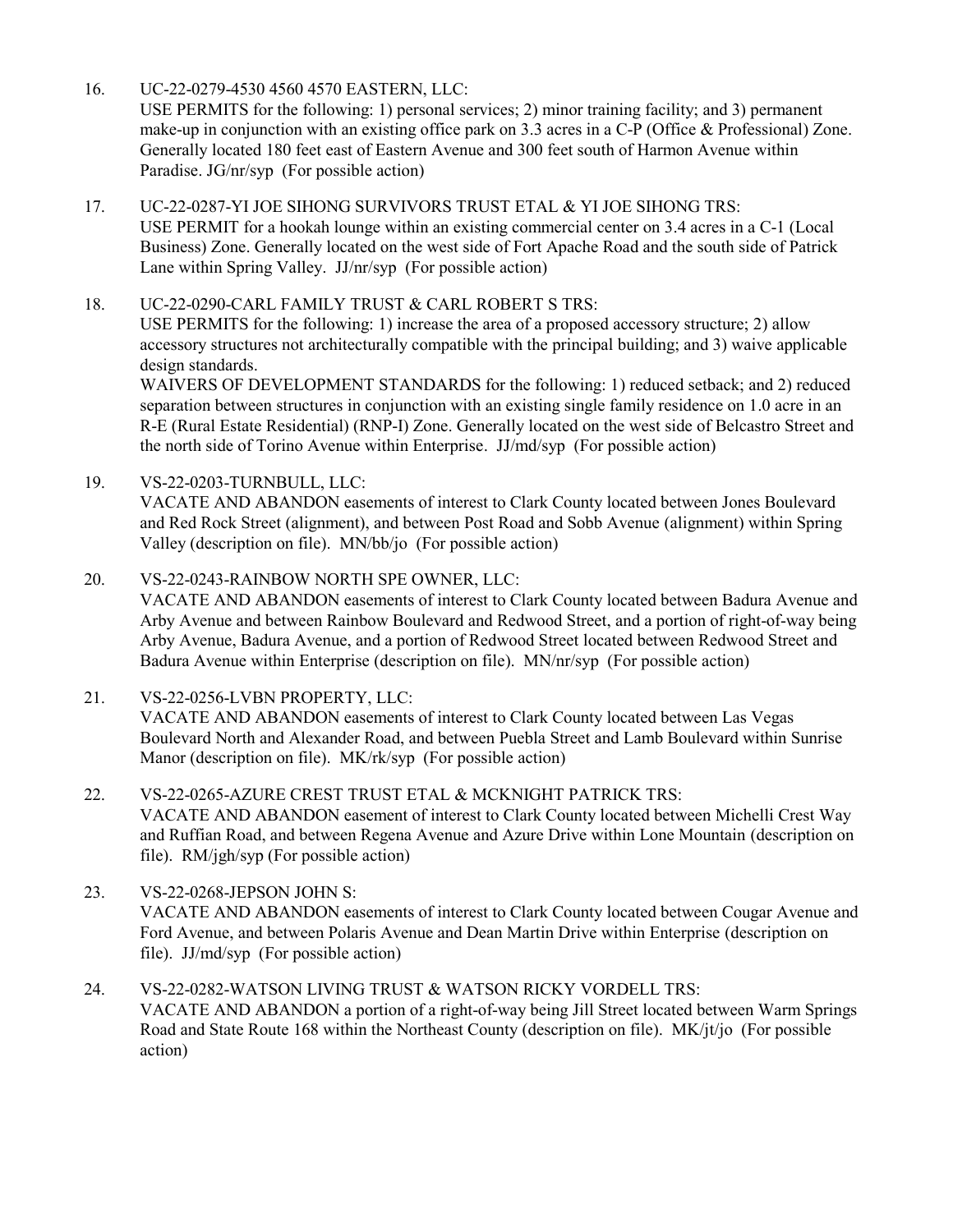### 25. WS-22-0156-WHITING VEGAS:

HOLDOVER WAIVER OF DEVELOPMENT STANDARDS for reduced throat depth. DESIGN REVIEWS for the following: 1) non-decorative metal siding in an urban area; and 2) [mini-warehouse on 6.1 acres in an M-1 \(Light Manufacturing\) Zone. Generally located on the north side](http://clark.legistar.com/gateway.aspx?m=l&id=/matter.aspx?key=9127)  of Vegas Valley Drive and the east side of Tree Line Drive within Sunrise Manor. TS/nr/jo (For possible action)

26. WS-22-0257-MCMENEMY, RON S. & JUDITH A. 2000 LIVING TRUST, ET AL: WAIVER OF DEVELOPMENT STANDARDS to allow roof signs. DESIGN REVIEW for existing and proposed roof signs in conjunction with an existing commercial [building within a commercial complex on 1.1 acres in a C-2 \(General Commercial\) Zone in the Midtown](http://clark.legistar.com/gateway.aspx?m=l&id=/matter.aspx?key=9128)  Maryland Parkway Overlay District. Generally located on the north side of Karen Avenue, 280 feet east of State Street within Winchester. TS/jor/syp (For possible action)

- 27. WS-22-0259-VIKING LAND 2 INC: WAIVER OF DEVELOPMENT STANDARDS to reduce the rear yard setback for a proposed single [family residence on 0.2 acres in an R-1 \(Single family residential\) Zone. Generally located on the east](http://clark.legistar.com/gateway.aspx?m=l&id=/matter.aspx?key=9129)  side of Wesvan Court and south side of Viking Road within Paradise. TS/sd/syp (For possible action)
- 28. WS-22-0266-COUNTY OF CLARK (AVIATION) & MCP CARGO LLC LEASE: WAIVER OF DEVELOPMENT STANDARDS for luminary pole height. [DESIGN REVIEW for cargo warehouse tarmac lighting at Harry Reid International Airport on a portion](http://clark.legistar.com/gateway.aspx?m=l&id=/matter.aspx?key=9130)  of 9.5 acres in an M-D (Designed Manufacturing) (AE-60 & AE-65) Zone. Generally located on the south side of Aller Drive and the west side of Surrey Street within Paradise. JG/bb/syp (For possible action)
- 29. WS-22-0269-LV MAULE, LLC:

WAIVER OF DEVELOPMENT STANDARDS to allow non-standard improvements (landscaping) within the right-of-way on 13.9 acres in an R-4 (Multiple Family Residential – High Density) (AE-60) [Zone in the CMA Design Overlay District. Generally located on the north side of Maule Avenue and the](http://clark.legistar.com/gateway.aspx?m=l&id=/matter.aspx?key=9131)  west side of Buffalo Drive within Spring Valley. MN/jgh/jo (For possible action)

- 30. WS-22-0270-LMM LIVING TRUST & MUELLER LEE W & MICHELE G TRS: WAIVERS OF DEVELOPMENT STANDARDS for the following; 1) setbacks; and 2) increased wall height in conjunction with an existing single family residence on 0.2 acres in an R-2 (Medium Density Residential) Zone. Generally located on the east side of Conquistador Street, 532 feet south of Reno Avenue within Spring Valley. JJ/nr/syp (For possible action)
- 31. WS-22-0271-MARTINEZ FAMILY TRUST & MARTINEZ JOSE S & FRANCISCA TRS: WAIVER OF DEVELOPMENT STANDARDS for reduced setback. [DESIGN REVIEW for site modifications to a previously approved multiple family development on 0.3](http://clark.legistar.com/gateway.aspx?m=l&id=/matter.aspx?key=9133)  acres in an R-3 (Multiple Family Residential) Zone. Generally located on the west side of Ringe Lane and the north side of Owens Avenue within Sunrise Manor. TS/md/syp (For possible action)

32. WS-22-0291-NEW WEST RESIDENTIAL 2, LLC: WAIVER OF DEVELOPMENT STANDARDS to increase wall height. DESIGN REVIEW for a single family residential development on 2.3 acres in an R-E (Rural Estates [Residential\) \(RNP-I\) Zone. Generally located on the west side of La Cienega Street, 290 feet north of](http://clark.legistar.com/gateway.aspx?m=l&id=/matter.aspx?key=9134)  Wigwam Avenue within Enterprise. MN/md/jo (For possible action)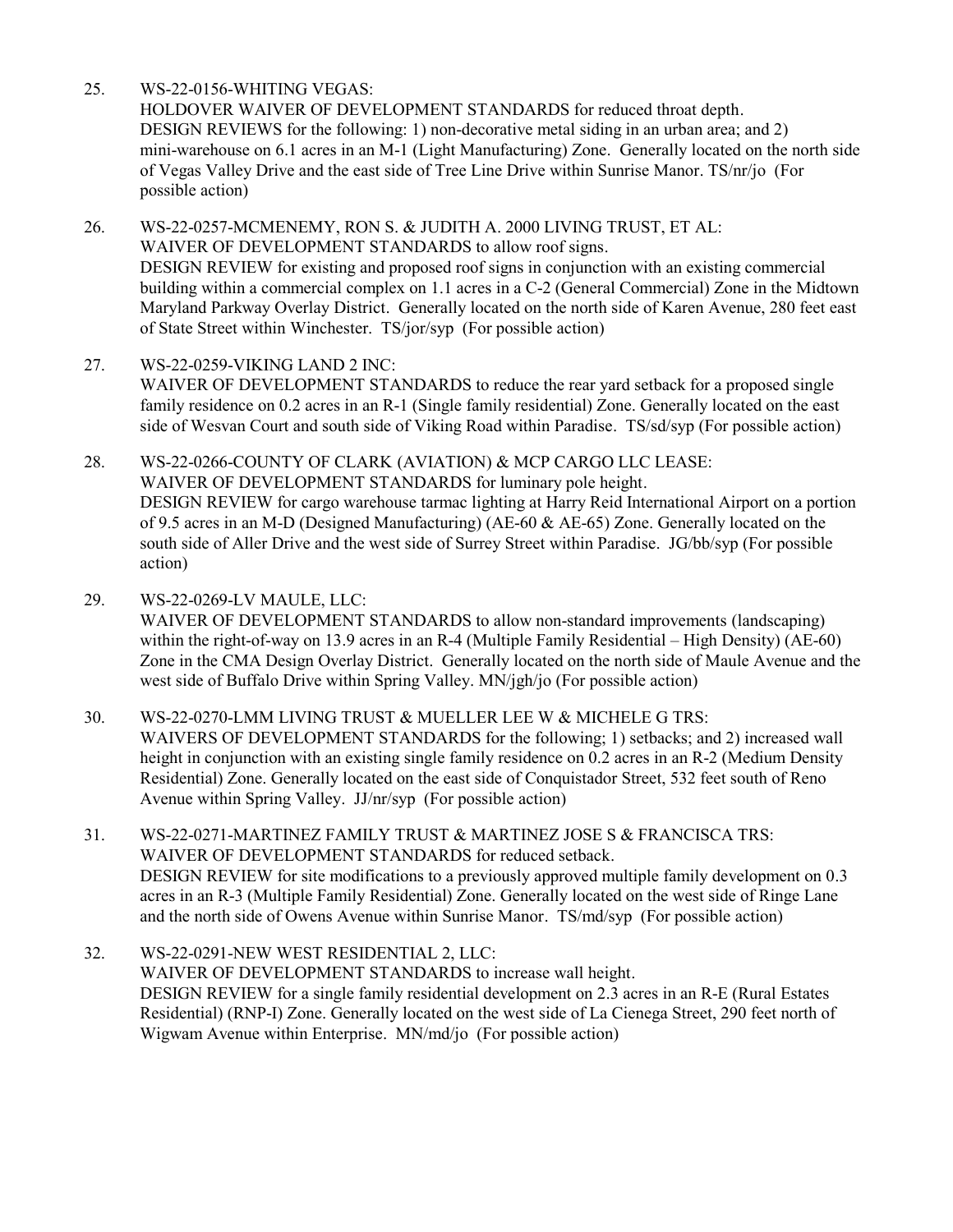33. NZC-22-0249-WATTOO FAMILY L P:

ZONE CHANGE to reclassify 3.8 acres from an R-E (Rural Estates Residential) Zone to an R-2 (Medium Density Residential) Zone.

WAIVER OF DEVELOPMENT STANDARDS to increase wall height.

[DESIGN REVIEWS for the following: 1\) for a single family residential development; and 2\) finished](http://clark.legistar.com/gateway.aspx?m=l&id=/matter.aspx?key=9135)  grade. Generally located on the east side of Buffalo Drive and the north side of Haleh Avenue within Enterprise (description on file). JJ/rk/jo (For possible action)

- 34. VS-22-0250-WATTOO FAMILY LP: VACATE AND ABANDON easements of interest to Clark County located between Mountains Edge Parkway and Haleh Avenue, and between Buffalo Drive and Marnie Street; and a portion of a [right-of-way being Mountains Edge Parkway located between Buffalo Drive and Marnie Street; and a](http://clark.legistar.com/gateway.aspx?m=l&id=/matter.aspx?key=9136)  portion of a right-of-way being Buffalo Drive located between Mountains Edge Parkway and Haleh Avenue within Enterprise (description on file). JJ/rk/jo (For possible action)
- 35. TM-22-500085-WATTOO FAMILY LP: [TENTATIVE MAP consisting of 30 single family residential lots and common lots on 3.8 acres in an](http://clark.legistar.com/gateway.aspx?m=l&id=/matter.aspx?key=9137)  R-2 (Medium Density Residential) Zone. Generally located on the east side of Buffalo Drive and the north side of Haleh Avenue within Enterprise. JJ/rk/jo (For possible action)
- 36. NZC-22-0296-BARTSAS MARY 15, LLC & PENGUINS NEVADA, LLC: ZONE CHANGE to reclassify 2.7 acres from an R-E (Rural Estates Residential) Zone to an R-1 (Single Family Residential) Zone. WAIVERS OF DEVELOPMENT STANDARDS for the following: 1) reduce street intersection off-set; and 2) reduce landscaping width. [DESIGN REVIEW for a proposed single family residential development. Generally located on the north](http://clark.legistar.com/gateway.aspx?m=l&id=/matter.aspx?key=9138)

side of Russell Road and the west side of Lamb Boulevard within Paradise (description on file). JG/jor/jo (For possible action)

37. TM-22-500100-BARTSAS MARY 15, LLC: [TENTATIVE MAP consisting of 13 residential lots and common lots on 2.7 acres in an R-1 \(Single](http://clark.legistar.com/gateway.aspx?m=l&id=/matter.aspx?key=9139)  Family Residential) Zone. Generally located on the north side of Russell Road and the west side of Lamb Boulevard within Paradise. JG/jor/jo (For possible action)

## **NON-ROUTINE ACTION ITEMS (38 - 49):**

These items will be considered separately. Items 44 through 49 will be forwarded to the Board of County Commissioners' meeting for final action on 07/20/22 at 9:00 a.m., unless otherwise announced.

38. UC-22-0041-LERMA HERMELINDA R:

HOLDOVER USE PERMITS for the following: 1) allow accessory structures not architecturally [compatible with the principal structure; 2\) allow alternative design standards; and 3\) allow the area for](http://clark.legistar.com/gateway.aspx?m=l&id=/matter.aspx?key=9140)  all accessory buildings to exceed the area of the principal dwelling.

WAIVERS OF DEVELOPMENT STANDARDS for the following: 1) reduced setbacks; 2) building separation; and 3) allow modified private residential driveway design on 0.6 acres in an R-E (Rural Estates Residential) Zone. Generally located on the southeast corner of Meikle Lane and Christy Lane within Sunrise Manor. MK/sd/ja (For possible action)

### 39. UC-22-0205-TYEB LLC:

HOLDOVER USE PERMITS for the following: 1) supper club; and 2) hookah lounge. WAIVER OF DEVELOPMENT STANDARDS to reduce parking in conjunction with an existing industrial complex on 2.5 acres in a M-1 (Light Manufacturing) zone. Generally located on the [northwest corner of Sammy Davis Jr. Drive and Mel Torme Way within Paradise. TS/jvm/syp \(For](http://clark.legistar.com/gateway.aspx?m=l&id=/matter.aspx?key=9141)  possible action)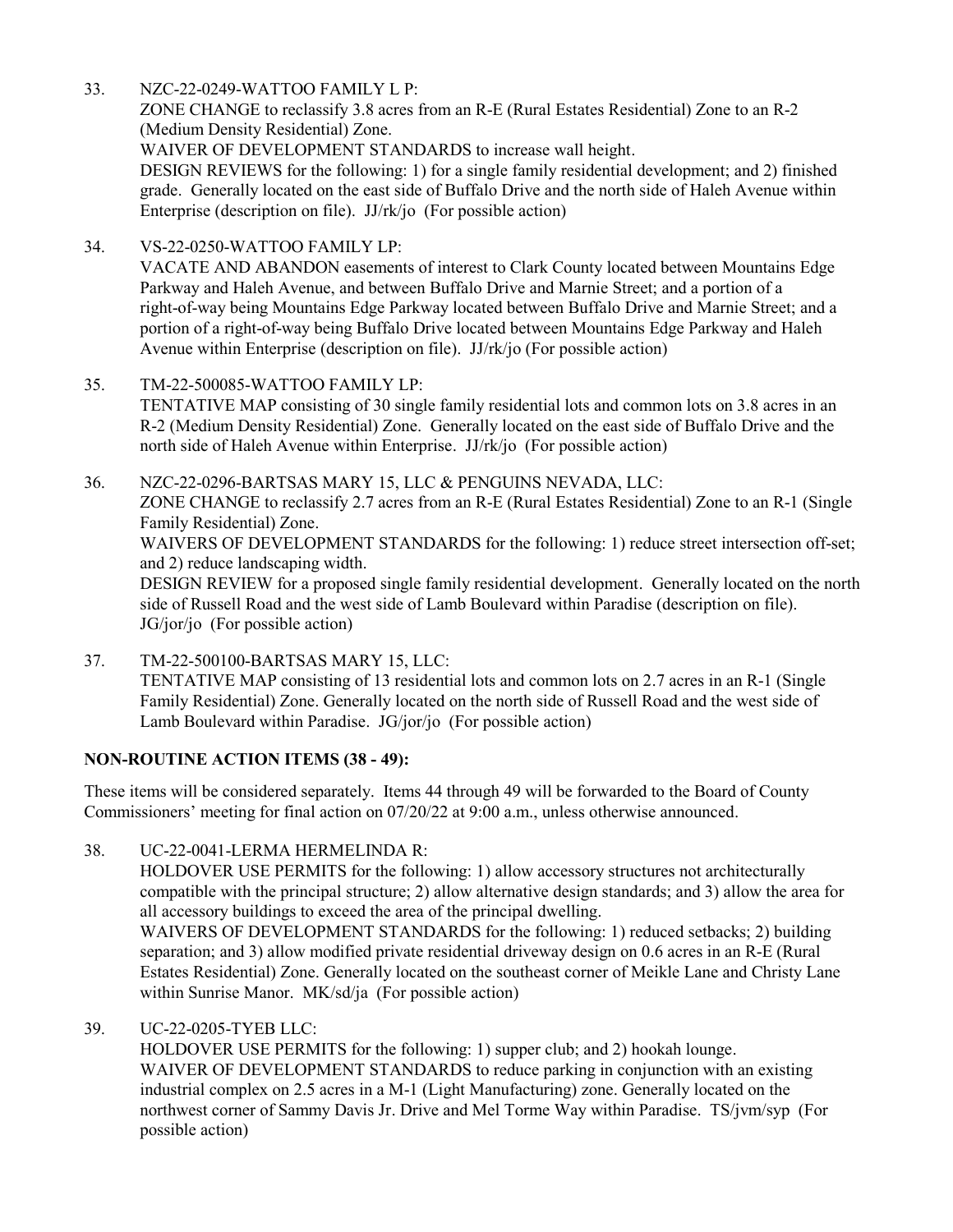### 40. UC-22-0253-RIVIERA SHOPPING CENTER LTD:

USE PERMITS for the following: 1) hookah lounge; and 2) outside dining in conjunction with an [existing restaurant on 3.9 acres in a C-1 \(Local Business\) Zone and an H-2 \(General Highway Frontage\)](http://clark.legistar.com/gateway.aspx?m=l&id=/matter.aspx?key=9142)  Zone. Generally located on the west side of Cimarron Road and the south side of Blue Diamond Road within Enterprise. JJ/lm/syp (For possible action)

### 41. UC-22-0286-GALLEGOS ANN:

[USE PERMIT to allow an accessory structure not architecturally compatible with the principal structure.](http://clark.legistar.com/gateway.aspx?m=l&id=/matter.aspx?key=9143)  WAIVERS OF DEVELOPMENT STANDARDS for the following: 1) setbacks; 2) separation; and 3) increased height of an accessory structure in conjunction with a single family residence on 0.2 acres in an R-1 (Single Family Residential) Zone. Generally located on the north side of Halehaven Drive and the east side of Fairchild Street within Sunrise Manor. TS/nr/syp (For possible action)

### 42. WS-22-0037-ARLIN ARIEL & HERNANDEZ CARLOS MIGUEL:

AMENDED HOLDOVER WAIVERS OF DEVELOPMENT STANDARDS for the following: 1) building separation; 2) setbacks; and 3) hardscape (previously not notified) in conjunction with a single [family residence on 0.2 acres in an R-1 \(Single Family Residential\) Zone. Generally located on the south](http://clark.legistar.com/gateway.aspx?m=l&id=/matter.aspx?key=9144)  side of Hazelcrest Circle, 160 feet west of Hazelcrest Drive within Paradise. TS/nr/jo (For possible action)

43. WS-22-0274-EINARSSON HAROLD PAUL & TAMLYNN RAE: WAIVERS OF DEVELOPMENT STANDARDS for the following: 1) Increase height of a solid block

wall in the front yard; and 2) Increase height of side and rear yard block walls in conjunction with a [single family residence on 2.1 acres in an R-E \(Rural Estates Residential\) Zone. Generally located on the](http://clark.legistar.com/gateway.aspx?m=l&id=/matter.aspx?key=9145)  north side of Mullen Avenue and the west side of Rome Street within Enterprise. MN/bb/jo (For possible action)

# 44. NZC-22-0208-ELDORADO LANE LLC:

HOLDOVER ZONE CHANGE to reclassify 1.0 acre from a C-1 (Local Business) Zone to an M-D (Designed Manufacturing) Zone.

WAIVERS OF DEVELOPMENT STANDARDS for the following: 1) modified CMA Design Overlay District Standards; 2) permit access to a local street where not permitted; 3) modified driveway design standards; and 4) modified street standards.

[DESIGN REVIEW for an office/warehouse building with accessory outside storage in the CMA Design](http://clark.legistar.com/gateway.aspx?m=l&id=/matter.aspx?key=9146)  Overlay District. Generally located on the west side of Buffalo Drive and the north side of Eldorado Lane within Spring Valley (description on file). MN/md/jo (For possible action)

# 45. NZC-22-0231-ROY FAMILY LLC:

HOLDOVER ZONE CHANGE to reclassify 3.4 acres from an R-E (Rural Estates Residential) Zone and an R-E (Rural Estates Residential) (AE-60) zone to a C-2 (General Commercial) Zone and a C-2 (General Commercial) (AE-60) Zone.

WAIVERS OF DEVELOPMENT STANDARDS for the following: 1) reduce approach distance; 2) [reduce departure distance; 3\) reduce throat depth; 4\) waive cross access; 5\) reduce landscaping width; 6\)](http://clark.legistar.com/gateway.aspx?m=l&id=/matter.aspx?key=9147)  allow landscaping in the right-of-way; 7) reduce setbacks; and 8) reduce parking lot landscaping. DESIGN REVIEW for a convenience store with gasoline sales, a vehicle wash, and an office building in the CMA Design Overlay District. Generally located on the south side of Sunset Road and the west side of Buffalo Drive within Spring Valley (description on file). MN/jvm/jo (For possible action)